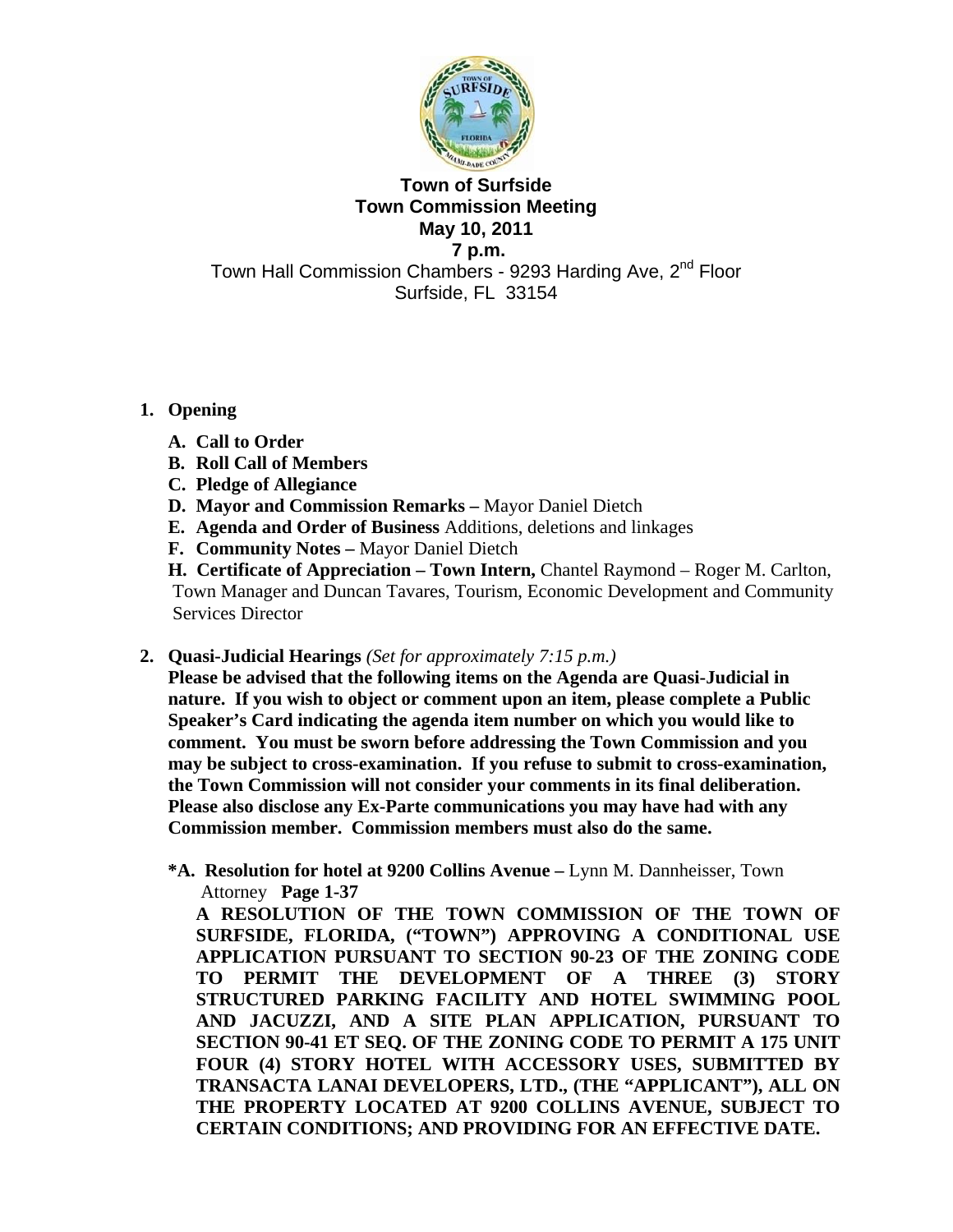*\*Denotes agenda items as "must haves" which means there will be significant impacts if the item is not addressed tonight. If these items have not been heard by 10 p.m., the order of the agenda will be changed to allow them to be heard.* 

**\*B. Resolution for Variance 1355 Biscaya Drive –** Lynn M. Dannheisser, Town Attorney **Page 38-49**

**A RESOLUTION OF THE TOWN COMMISSION OF THE TOWN OF SURFSIDE, FLORIDA, CONSIDERING THE APPLICATION OF 1355 BISCAYA DRIVE, TO PERMIT A SEVEN FOOT 11 INCH SIDE SETBACK VARIANCE FROM SECTION 90-45 OF THE CODE OF ORDINANCES TO ALLOW A 12.9 FOOT SETBACK FOR THE ENTIRE LENGTH OF THE PIE SHAPED LOT; AND PROVIDING FOR AN EFFECTIVE DATE.** 

## **3. Consent Agenda** *(Set for approximately 8:45 p.m.)*

*All items on the consent agenda are considered routine or status reports by the Town Commission and will be approved by one motion. Any Commission member may request, during item 1E Agenda and Order of Business, that an item be removed from the Consent Agenda and discussed separately.* 

**Recommended Motion: To approve all consent agenda items as presented below.** 

- **A. Minutes** March 8, 2011 Regular Commission Meeting March 23, 2011 Special Commission Meeting **Page 50-70**
- **B.** Budget to Actual Summary as of February 28, 2011 Martin Sherwood, Finance Director **Page 71-72**
- **\*C. Town Manager's Report (Points of Light)** Roger M. Carlton, Town Manager **Page 73-99**
- **\*D. Town Attorney's Report** Lynn M. Dannheisser, Town Attorney **Page 100-105**
- **E. Projects Progress Report** Calvin, Giordano and Associates, Inc. **Page 106-109**
- **F. Code Enforcement Update** Paul Gioia, Building Official **Page 110-111**

## **4. Ordinances**

*(Set for approximately 9:30 p.m.) (Note: Good and Welfare must begin at 8:15)* 

## **A. Second Readings (Ordinances and Public Hearing)**

 **\*1. Short Term Rentals –** Lynn Dannheisser, Town Attorney (linked with item 4B2 and 5A) **Page 112-129**

**AN ORDINANCE OF THE TOWN OF SURFSIDE, FLORIDA AMENDING ARTICLE IV "DISTRICT REGULATIONS" SECTION 90.41 "REGULATED USES" ADDING A NEW SECTION 90.41.1.5 ENTITLED "SHORT TERM RENTAL OF SINGLE FAMILY DWELLINGS, TWO-FAMILY DWELLINGS, MULTI-FAMILY DWELLINGS, AND TOWNHOMES" REQUIRING REGISTRATION OF SHORT TERM RENTALS IN RESIDENTIAL NEIGHBORHOODS; PROVIDING FOR SEVERABILITY; PROVIDING FOR REPEALER; PROVIDING FOR INCLUSION IN THE CODE; PROVIDING FOR AN EFFECTIVE DATE.**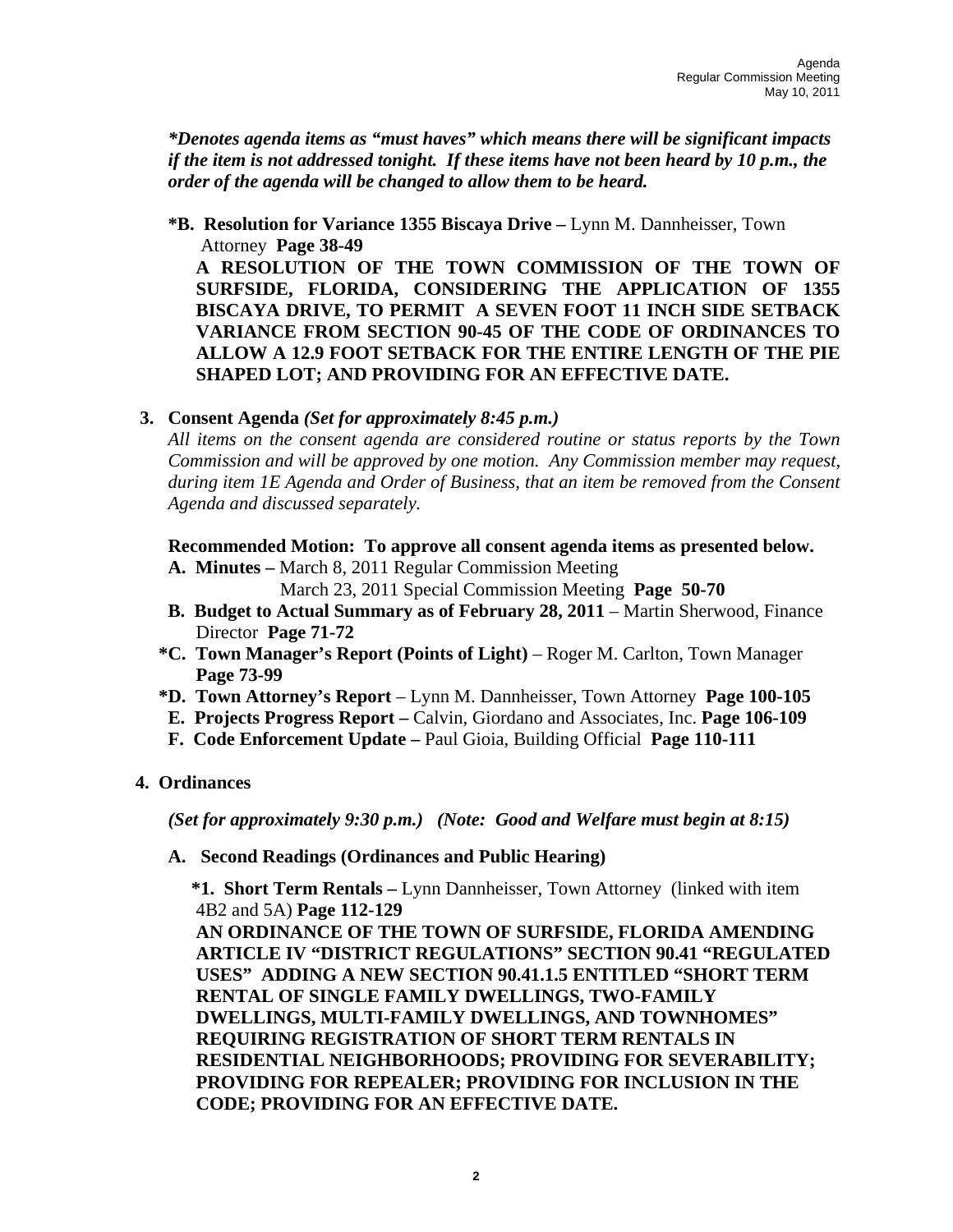**[This ordinance requires registration of short term rentals for compliance with resort and other taxes. It also limits short term rentals to no more than three per year.]** 

## **B. First Readings Ordinances**

*(Set for approximately10:00 p.m.) (Note: Good and Welfare must begin at 8:15)* 

 **\*1. Resort Tax –** Roger M. Carlton, Town Manager and Duncan Tavares, Tourism, Economic Development and Community Services Director **Page 130-155 AN ORDINANCE OF THE TOWN COMMISSION OF THE TOWN OF SURFSIDE, FLORIDA AMENDING CHAPTER 70 AND SPECIFICALLY ARTICLE IV "RESORT TAX" DIVISION 1 "RESORT TAX" AND DIVISION 2 "RESORT TAX BOARD" SPECIFICALLY AMENDING SECTIONS 70-106 THROUGH 70-111; AND CREATING SECTIONS 70-112 THOUGH 70-127, OF THE TOWN OF SURFSIDE CODE OF ORDINANCES PROVIDING FOR INCLUSION IN THE CODE; REPEALING ALL ORDINANCES OR PARTS OF ORDINANCES IN CONFLICT HEREWITH; AND PROVIDING FOR AN EFFECTIVE DATE. (Deferred from April 12, 2011 Commission Meeting)** 

 **[This ordinance updates resort tax imposition and adds an appeal process.]** 

 **\*2. Short Term Rental Prohibition Single Family Dwellings –** Lynn Dannheisser, Town Attorney *(linked with item 4A1& 5A)* **Page 156-173 AN ORDINANCE OF THE TOWN OF SURFSIDE, FLORIDA AMENDING ARTICLE IV "DISTRICT REGULATIONS" SECTION 90.41 "REGULATED USES" ADDING A NEW SECTION 90.41.1.5 RELATING TO A PROHIBITION OF SHORT TERM RENTALS OF SINGLE FAMILY DWELLINGS AND REGULATION OF TWO-FAMILY DWELLINGS, MULTI-FAMILY DWELLINGS, AND TOWNHOMES REQUIRING REGISTRATION OF SHORT TERM RENTALS IN RESIDENTIAL NEIGHBORHOODS; PROVIDING FOR SEVERABILITY; PROVIDING FOR REPEALER; PROVIDING FOR INCLUSION IN THE CODE; PROVIDING FOR AN EFFECTIVE DATE.** 

**[This ordinance is the same as Item 4A1 but prohibits short term rentals in H-30 Single family district]** 

 **\*3. Film and Print Production Ordinance –** Lynn Dannheisser, Town Attorney  **Page 174-188**

**Option A-** (All districts)  **AN ORDINANCE OF THE TOWN COMMISSON OF THE TOWN OF SURFSIDE, FLORIDA CREATING CHAPER 11 "ARTS, CULTURE, AND ENTERTAINMENT" AND ARTICLE I "FILM AND PRINT PRODUCTIONS" AND SPECIFICALLY CREATING SECTION 11-1 "FILM AND PRINT PRODUCTION PERMITS", OF THE TOWN OF SURFSIDE CODE OF ORDINANCES PROVIDING FOR INCLUSION IN**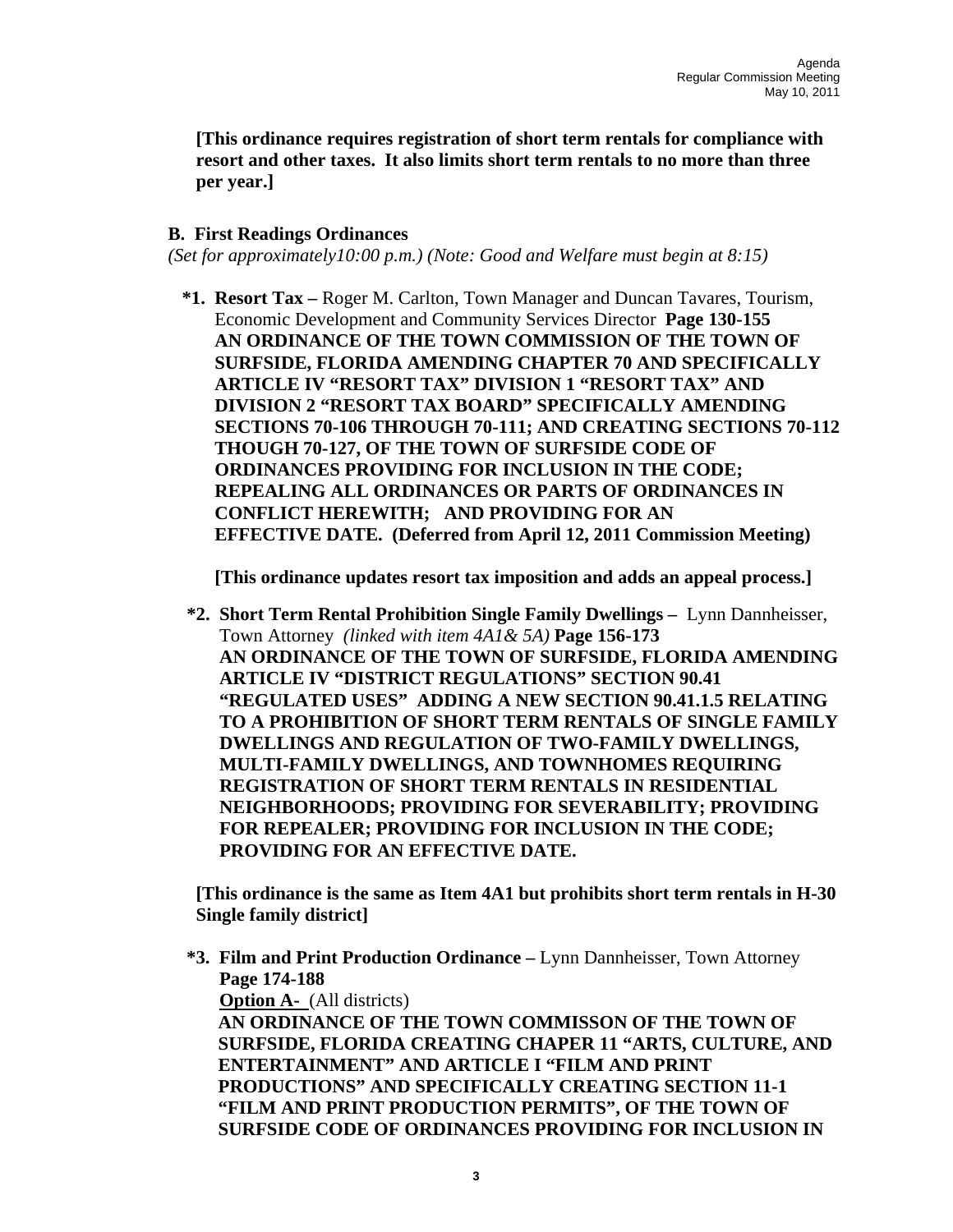## **THE CODE; REPEALING ALL ORDINANCES OR PARTS OF ORDINANCES IN CONFLICT HEREWITH; AND PROVIDING FOR AN EFFECTIVE DATE.**

**[This ordinance permits and regulates film permitting and processing in all districts.]** 

**Option B** – (Exempt single family) **AN ORDINANCE OF THE TOWN COMMISSON OF THE TOWN OF SURFSIDE, FLORIDA CREATING CHAPER 11 "ARTS, CULTURE, AND ENTERTAINMENT" AND ARTICLE I "FILM AND PRINT PRODUCTIONS" AND SPECIFICALLY CREATING SECTION 11-1 "FILM AND PRINT PRODUCTION PERMITS", OF THE TOWN OF SURFSIDE CODE OF ORDINANCES PROVIDING FOR INCLUSION IN THE CODE; REPEALING ALL ORDINANCES OR PARTS OF ORDINANCES IN CONFLICT HEREWITH; AND PROVIDING FOR AN EFFECTIVE DATE.** 

**[This ordinance is the same as Option A above but prohibits filming in the single family district west of Harding.]** 

 **5. Resolutions and Proclamations** 

*(Set for approximately 10:30 p.m.) (Note: Depends upon length of Good and Welfare)* 

- **\*A. Resolution Opposing Legislation on Short Term Rentals** Vice Mayor Joe Graubart *(linked with 4A1&4B2)* **Page 189-190 A RESOLUTION OF THE TOWN COMMISSION OF THE TOWN OF SURFSIDE, FLORIDA, OPPOSING FLORIDA LEGISLATION THAT PREEMPTS THE RIGHT OF LOCAL GOVERNMENT TO REGULATE SHORT TERM RENTALS ON RESIDENTIAL PROPERTY; AND PROVIDING FOR AN EFFECTIVE DATE.**
- \***B. FPL Easement** Roger M. Carlton, Town Manager **Page 191-201 A RESOLUTION OF THE TOWN COMMISSION OF THE TOWN OF SURFSIDE, FLORIDA, APPROVING AN AFTER-THE-FACT EASEMENT DESCRIBED IN EXHIBIT "A" GRANTING AND GIVING TO FLORIDA POWER AND LIGHT COMPANY FOREVER A TEN (10) FOOT WIDE EASEMENT FOR THE CONSTRUCTION, OPERATION AND MAINTENANCE OF OVERHEAD AND UNDERGROUND UTILITIES TO BE INSTALLED FOR THE COMMUNITY CENTER AND AQUATIC FACILITY; PROVIDING FOR AN EFFECTIVE DATE.**
- **6. Good and Welfare** *(Set for approximately 8:15 p.m.)*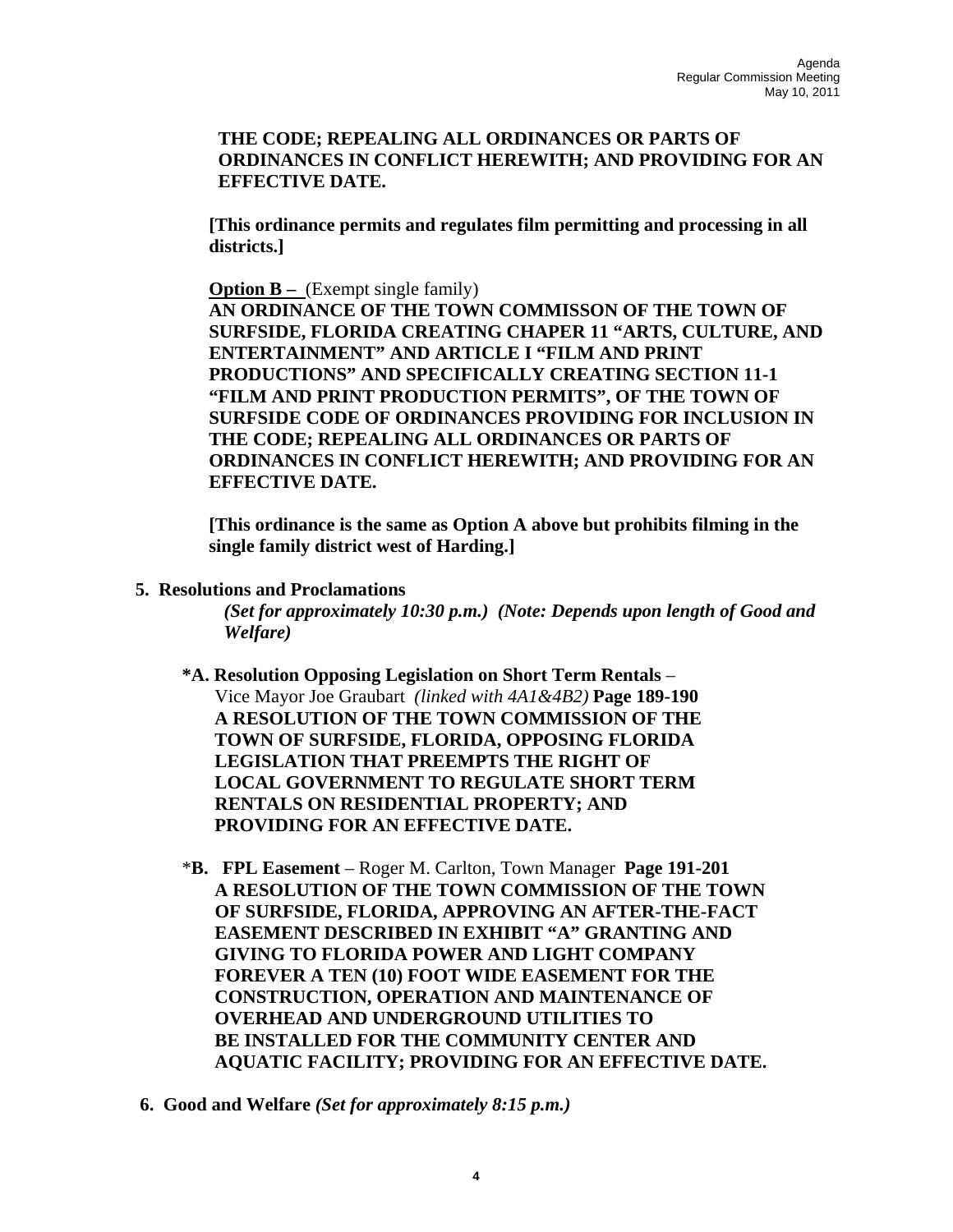*Public comments for subjects or items not on the agenda. Public comment on agenda items will be allowed when agenda item is discussed by the Commission.* 

## **7. Town Manager and Town Attorney Reports**

Town Manager and Town Attorney Reports have been moved to the Consent Agenda – Item 3.

 *All items on the Consent Agenda are considered routine or status reports by the Town Commission and will be approved by one motion. Any Commission member may request, during item 1E Agenda and Order of Business, that an item be removed from the consent agenda and discussed separately.* 

## **8. Unfinished Business and New Business**

- **9. Mayor, Commission and Staff Communications** *(Set for approximately 11:00 p.m.)* 
	- **\*A. Community Center Opening** Roger M. Carlton, Town Manager (Verbal)
	- **B. Wounded Warriors Family Support** Vice Mayor Joe Graubart **Page 202**
	- \***C. Fiscal Year 2009-2010 CAFR** *[Note: The CAFR report includes 94 pages and is placed separately in the agenda package. It is available on the Town website.]*  **Page 203-206**
	- **\*D**. **FPL, Telephone and Cable Underground Conversion of Existing Overhead Service Lines Report** – Roger M. Carlton, Town Manager and Bill Evans, Director of Public Works **Page 207-227**
	- **\*E. Report on Non-retail/Restaurant, Moratorium and Status of Meetings with DVAC and Business Owners –** Roger M. Carlton, Town Manager (Verbal) (linked to Point of Light Number 2)
	- **F. New Crime Prevention Initiatives** Police Chief David Allen **Page228-229**
	- **\*G**. **Resident Parking Program** Assistant Police Chief John DiCenso **Page 230**
	- \***H. Contract Amendment with LAZ Parking** Assistant Police Chief John Di Censo (linked to Point of Light Number 8) **Page 231-232**

## **10. Adjournment**

Respectfully submitted,

Journilla

 Roger M. Carlton Town Manager

THIS MEETING IS OPEN TO THE PUBLIC. IN ACCORDANCE WITH THE AMERICANS WITH DISABILITIES ACT OF 1990, ALL PERSONS ARE DISABLED; WHO NEED SPECIAL ACCOMMODATIONS TO PARTICIPATE IN THIS MEETING BECAUSE OF THAT DISABILITY SHOULD CONTACT THE OFFICE OF THE TOWN CLERK AT 305-893-6511 EXT. 226 NO LATER THAN FOUR DAYS PRIOR TO SUCH PROCEEDING. HEARING IMPAIRED PERSONS MAY CONTACT THE TDD LINE AT 305-893-7936.

IN ACCORDANCE WITH THE PROVISIONS OF SECTION 286.0105, FLORIDA STATUTES,